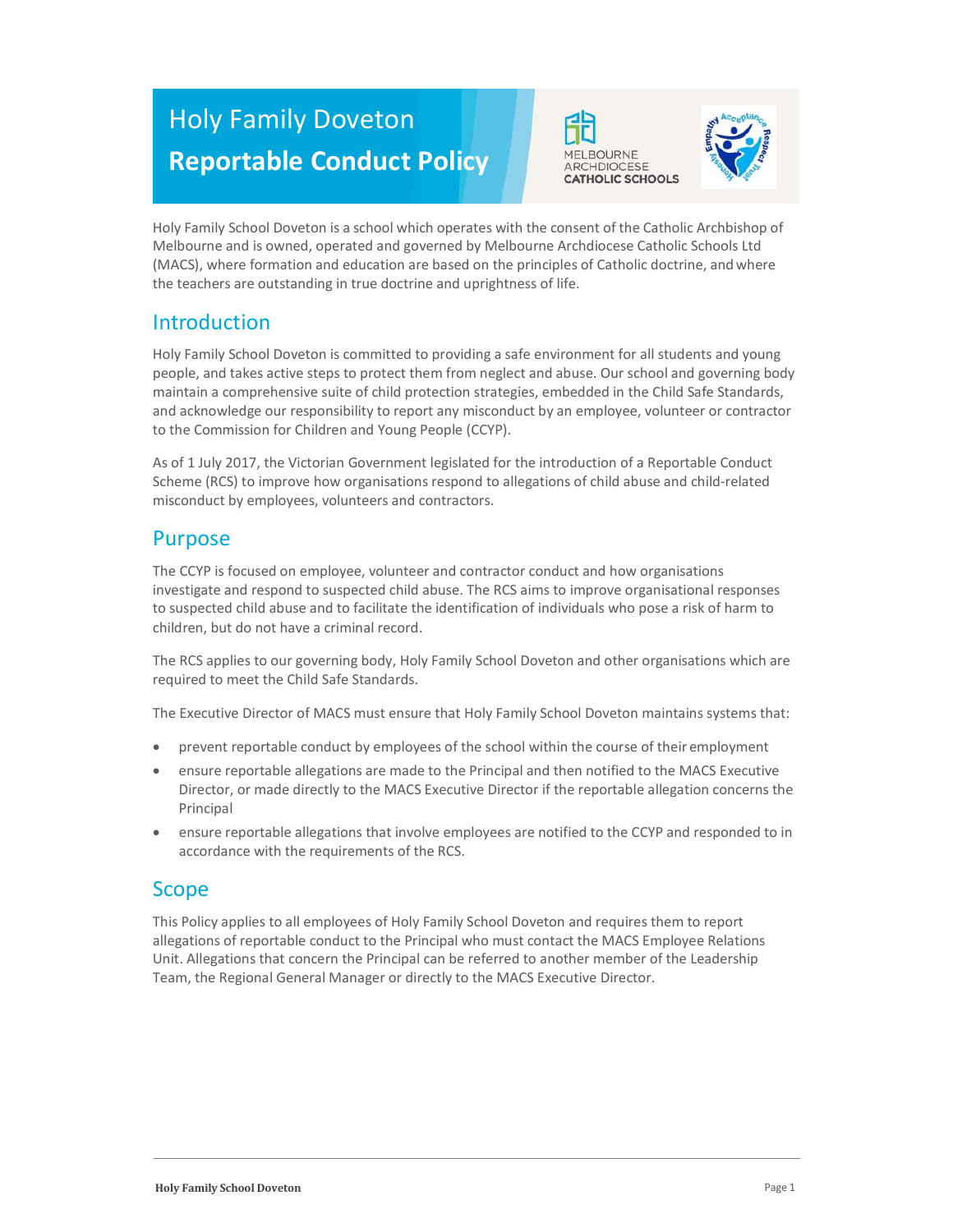# Reportable conduct of Holy Family School Doveton staff, volunteers and others

# Who is an employee?

For the purposes of the Child Wellbeing and Safety Act 2005 (Vic.), 'employee' is defined as a person aged 18 years or over who is either:

- employed by the school whether or not that person is employed in connection with any work or activities of the school that relate to children
- engaged by the school to provide services, including as a volunteer, contractor, office holder or officer, whether or not the person provides services to children.

### Key definitions

Child: Any person who is under the age of 18 years.

Mandatory reporting is a term used to describe the legislative requirement imposed on selected classes of people to report suspected cases of child abuse and neglect to government authorities. Where a mandated reporter 'forms a belief on reasonable grounds' that a student or young person is in need of protection from physical injury or sexual abuse, they are to report their concerns to the Department of Health and Human Services (DHHS) Child Protection.

Reportable allegation means any information that leads a person to form a reasonable belief that an employee has committed either:

- reportable conduct
- misconduct that may involve reportable conduct

whether or not the conduct or misconduct is alleged to have occurred within the course of the person's employment.

#### Reportable conduct means:

- a sexual offence committed against, with or in the presence of a child, whether or not a criminal proceeding in relation to the offence has been commenced or concluded
- sexual misconduct committed against, with or in the presence of a child
- physical violence committed against, with or in the presence of a child
- any behaviour that causes significant emotional or psychological harm to a child
- significant neglect of a child.

School environment: Any physical or virtual place made available or authorised by the school for use by a child during or outside school hours, including:

- a campus of the school
- online school environments, including email and intranet systems
- other locations provided by the school for a child's use including school camps, sporting events, excursions, competitions, or school community and other events.

School staff means an individual working in the school environment who is:

- directly engaged or employed by the school governing authority
- a volunteer or a contracted service provider (whether or not a body corporate or any other person is an intermediary)
- a minister of religion.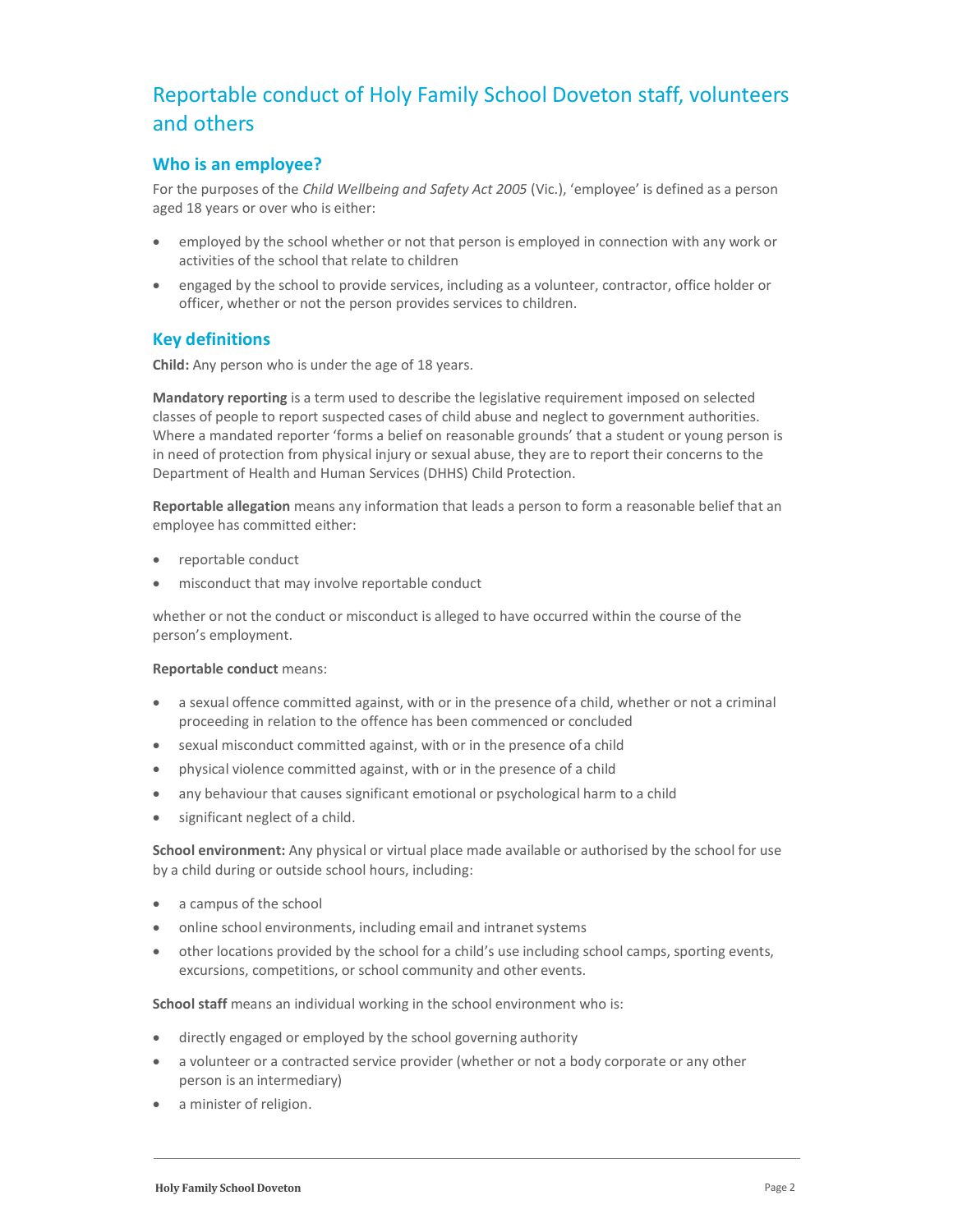# Implementation

The school will ensure the reporting of any reportable allegation made against an employee to the MACS Employee Relations Unit.

A 'reportable allegation' is made where a person makes an allegation, based on a reasonable belief, that an employee, volunteer or contractor has committed conduct that may involve reportable conduct. This includes where a reportable allegation is made against the school Principal.

Holy Family School Doveton's Principal, a member of the Leadership Team, the Regional General Manager or the MACS Executive Director does not need to agree with or share the belief that the alleged conduct has occurred. The RCS is an allegations-based scheme. This means that the threshold for notifying the CCYP is low. All allegations must be referred to the Employee Relations Unit for advice.

The MACS Employee Relations Unit (or a delegate of the MACS Executive Director) on behalf of the Executive Director in consultation with the school Principal or, where there is an allegation against a Principal, member of the Leadership Team or Regional General Manager will then:

- submit a notification to the CCYP within three days of the MACS Executive Director becoming aware of the reportable allegation
- meet the milestones and reporting requirements to the CCYP under the RCS.

#### Reportable conduct includes:

| <b>Sexual</b>                                                                                                                                                                                                                | <b>Sexual</b>                                                                                                                                                                                           | <b>Physical</b>                                                                                                                                                                                     | <b>Psychological or</b>                                                                                                                                                                                          | <b>Significant</b>                                                                                                                                                                                    |
|------------------------------------------------------------------------------------------------------------------------------------------------------------------------------------------------------------------------------|---------------------------------------------------------------------------------------------------------------------------------------------------------------------------------------------------------|-----------------------------------------------------------------------------------------------------------------------------------------------------------------------------------------------------|------------------------------------------------------------------------------------------------------------------------------------------------------------------------------------------------------------------|-------------------------------------------------------------------------------------------------------------------------------------------------------------------------------------------------------|
| <b>Abuse</b>                                                                                                                                                                                                                 | <b>Misconduct</b>                                                                                                                                                                                       | <b>Abuse</b>                                                                                                                                                                                        | <b>Emotional Harm</b>                                                                                                                                                                                            | <b>Neglect</b>                                                                                                                                                                                        |
| • Rape or sexual<br>assault<br>• Sexual activity<br>with or in the<br>presence of a<br>child<br>• Grooming or<br>encouraging a<br>child to engage in<br>sexual activity<br>• Offences relating<br>to child abuse<br>material | · Behaviour, physical<br>contact, speech<br>or other<br>communication of<br>a sexual nature<br>• Physical contact<br>without valid<br>reason<br>• Crossing<br>professional<br>boundaries<br>• Voyeurism | Hitting, kicking,<br>$\bullet$<br>punching<br>Pushing, shoving,<br>$\bullet$<br>grabbing,<br>throwing, shaking<br>• Use of an object<br>Inappropriate<br>$\bullet$<br>restraint,<br>excessive force | • Exposure to<br>violence or threats<br>of violence<br>• Anti-social<br>behavior<br>• Self-destructive<br>behavior<br>• Persistent hostility<br>or rejection<br>• Humiliation or<br>belittling<br>• Scapegoating | Deprived from the<br>following:<br>clothing or food<br>$\bullet$<br>medical attention<br>$\bullet$<br>or care<br>• shelter<br>supervision<br>$\qquad \qquad \bullet$<br>Access to drugs or<br>alcohol |

Any reportable allegation listed above will be immediately reported by the school Principal. An allegation against a school Principal should be referred to another member of the Leadership Team, the Regional General Manager or directly to the MACS Executive Director.

It is important to note that existing mandatory reporting obligations have not changed. The school will report any allegation of abuse to the DHHS Child Protection.

If the alleged conduct is potentially criminal in nature, Victoria Police must also be notified as a first priority and any investigation by Victoria Police will take precedence.

Where the allegation falls under the mandatory reporting domain, the reporting to CCYP is in addition to reporting to Victoria Police and the DHHS.

### Reportable conduct, mandatory reporting and reporting to the VIT

Reportable conduct allegations as listed above are referred to the CCYP.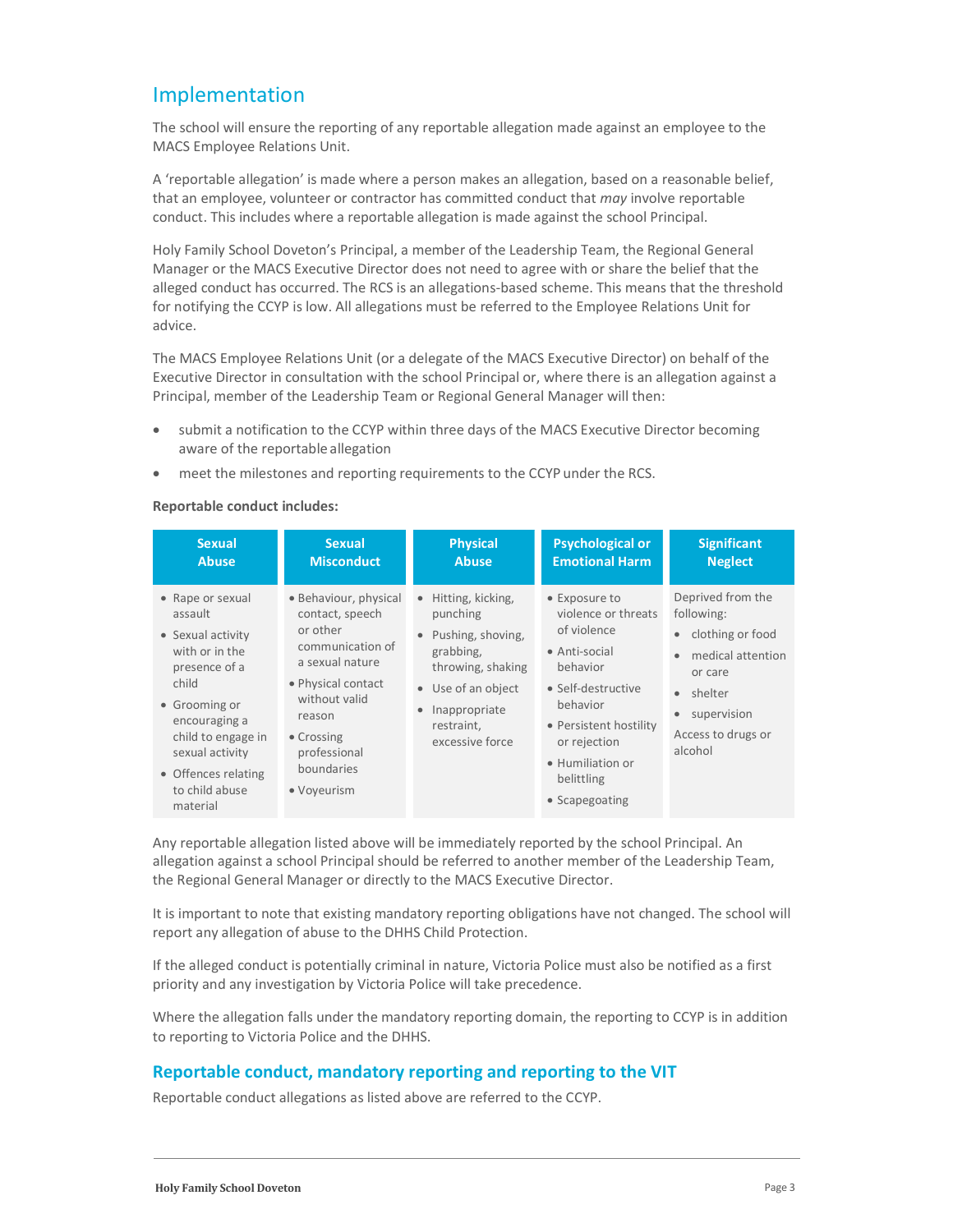Any alleged conduct that is regarded to be of a criminal nature is to be dealt with as mandatory reporting and referred to Victoria Police and the DHHS as per the school's Child Protection – Reporting Obligations Policy.

If an employee against whom an allegation of reportable conduct is made is a registered teacher and the misconduct involves a charge, conviction or finding of guilt of a sexual offence, the school must notify the Victorian Institute of Teaching (VIT) immediately under conduct that is reportable to the VIT.

## Responsibilities of the Principal

The MACS Executive Director is ultimately responsible for notification of any reportable allegation to the CCYP and for ensuring that a reportable allegation is investigated.

However, it is the responsibility of the school Principal (or for allegations against a Principal, the relevant leader) to ensure that all reportable allegations are referred to the MACS Employee Relations Unit as soon as they become aware of them, and to follow the advice and guidance of the MACS Employee Relations Unit (as authorised by the MACS Executive Director) to respond appropriately. This will usually include conducting an investigation or facilitating the conduct of an investigation.

Note: Holy Family School Doveton staff members are not required to make a report directly to the CCYP; this is the responsibility of the MACS Employee Relations Unit (or other person authorised by the MACS Executive Director) on behalf of the MACS Executive Director. However, any person with a concern (including a staff member who wishes to remain anonymous, students, parents and/or other members of the community) may notify the CCYP directly of a reportable allegation via a community notification on the website.

In the event of a reportable allegation against the school Principal, this must be reported to another member of the Leadership Team, the Regional General Manager or directly to the MACS Executive Director.

School Principals (and other leaders as appropriate) must also facilitate any requests for information or documentation from MACS, Victoria Police or a regulator in the course of an investigation to ensure compliance with the RCS and the law.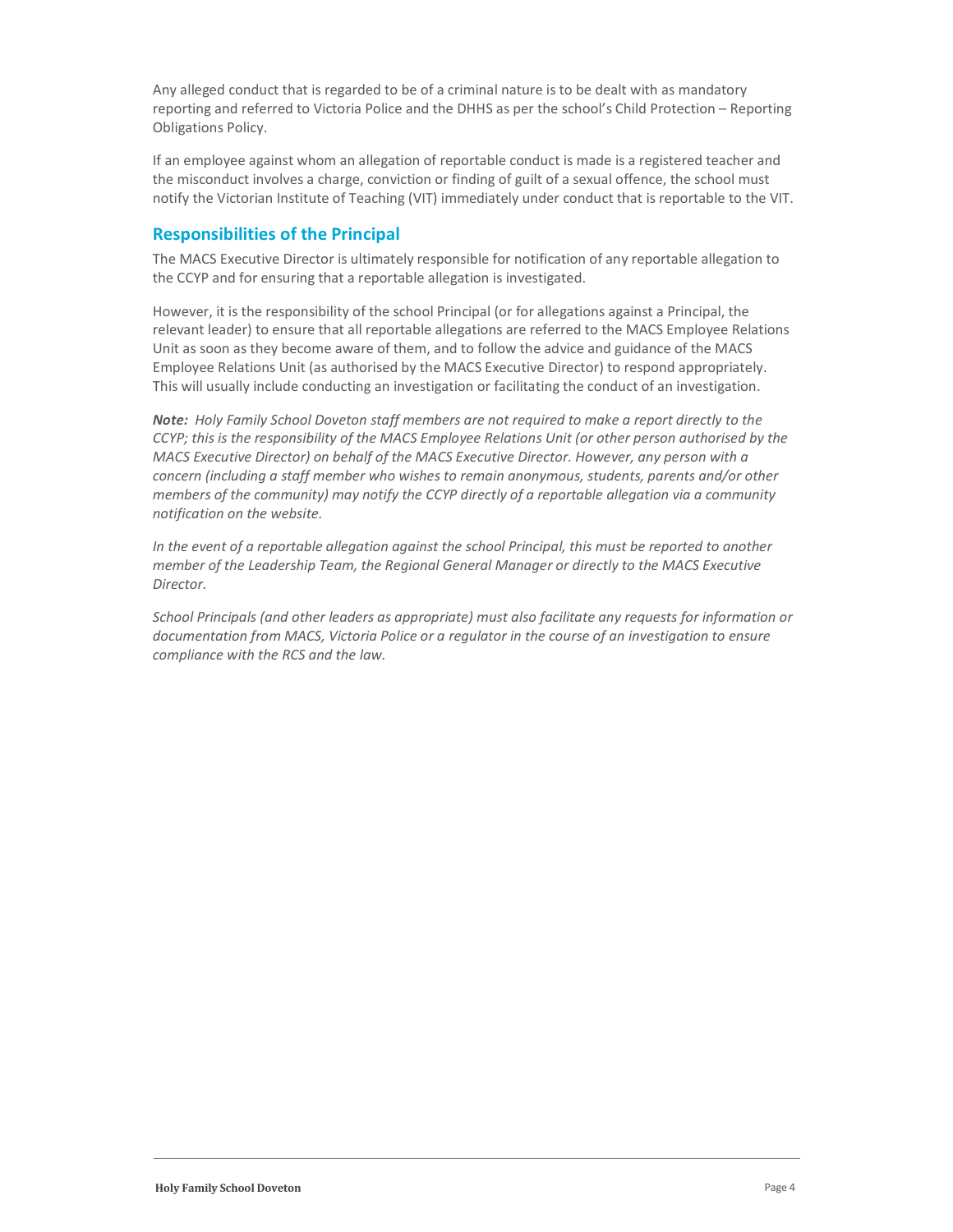### Reporting to the CCYP

Upon becoming aware of a reportable allegation against an employee, the Principal, member of the Leadership Team or Regional General Manger must contact the MACS Employee Relations Unit as soon as practicable in order to ensure that the following milestones and reporting requirements to the CCYP are met:

| <b>Within three</b>                                                                                                                                                                               | <b>Within 30</b>                                                                                                                                                                                                                                                                                                 | <b>Advice on</b>                                                                                        | <b>Outcomes of</b>                                                                                                                                                    | <b>Additional</b>                                                                               |
|---------------------------------------------------------------------------------------------------------------------------------------------------------------------------------------------------|------------------------------------------------------------------------------------------------------------------------------------------------------------------------------------------------------------------------------------------------------------------------------------------------------------------|---------------------------------------------------------------------------------------------------------|-----------------------------------------------------------------------------------------------------------------------------------------------------------------------|-------------------------------------------------------------------------------------------------|
| business days                                                                                                                                                                                     | calendar days                                                                                                                                                                                                                                                                                                    | investigation                                                                                           | investigation                                                                                                                                                         | documents                                                                                       |
| • School contact<br>details<br>• Name of the<br>employee,<br>volunteer or<br>contractor<br>• Their date of birth<br>• Initial advice on<br>the nature of the<br>allegation<br>• Any police report | • Details of the<br>investigation<br>• Details of the<br>school's response<br>• Details regarding<br>disciplinary or<br>other action<br>proposed<br>• Any written<br>response from the<br>employee,<br>volunteer or<br>contractor<br>regarding the<br>allegation,<br>proposed<br>disciplinary or<br>other action | As soon as is<br>practicable:<br>• name of the<br>investigator<br>their contact<br>$\bullet$<br>details | • Copies of the<br>investigation<br>findings<br>• Details regarding<br>disciplinary or<br>other action<br>proposed<br>• Reasons for taking<br>or not taking<br>action | Promptly<br>$\bullet$<br>providing any<br>further<br>information to<br>the CCYP as<br>requested |

# Investigating reportable allegations

Holy Family School Doveton will ensure procedural fairness throughout the entire investigation process.

Note: It is anticipated that any investigations will be undertaken by the school Principal (or another school leader) unless it is deemed appropriate by the Principal, the Regional General Manager (in the case of an allegation against a Principal) or the MACS Executive Director for a suitably qualified, third party engaged in consultation with MACS' Employee Relations Unit to be appointed.

The school Principal will ensure that for current employees the process set out in clause 13 of the Victorian Catholic Education Multi-Enterprise Agreement 2018 (VCEMEA 2018) is followed. Further, that all other relevant MACS and school-based policies and procedures (including Codes of Conduct, processes for managing and investigating complaints, misconduct, discipline, grievances, dispute resolution, and employee welfare and support), as well as any CCYP and other regulatory guidance, are considered to guide the investigation.

For an allegation against a current employee, this means that the Principal will follow the clause 13 process set out in the VCEMEA 2018 and follow the advice and guidance of the Employee Relations Unit.

In all cases, before any findings are made or disciplinary action is taken, the subject of an allegation will be:

- notified of any adverse information that is credible, relevant and significant
- given a reasonable opportunity to respond to that information.